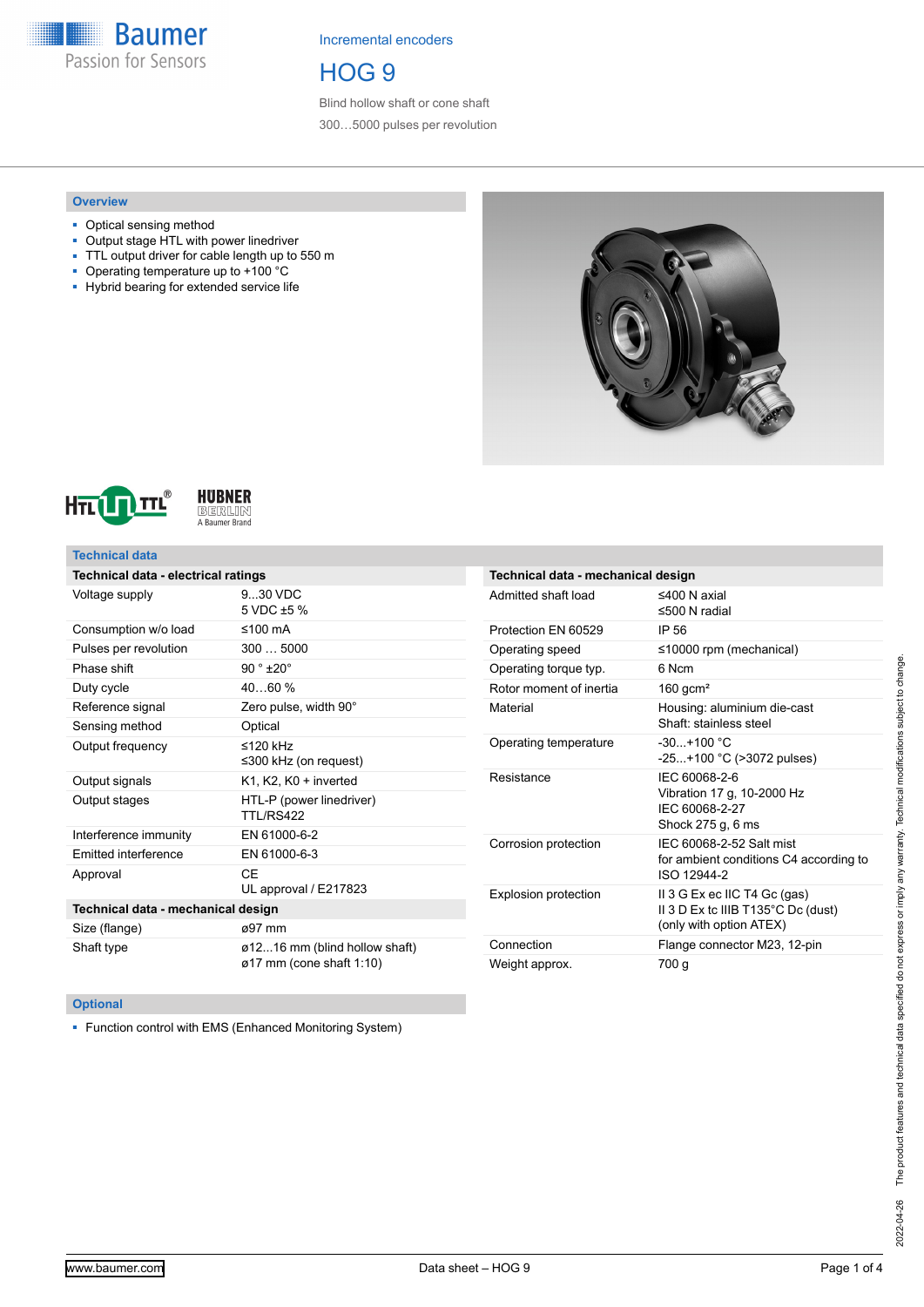

Incremental encoders

# HOG 9

Blind hollow shaft or cone shaft 300…5000 pulses per revolution

## **Terminal assignment**

**View A** *(see dimension)* Assignment flange connector



| Pin            | Assignment      |
|----------------|-----------------|
| 1              | $\overline{K2}$ |
| 2              | dnu             |
| 3              | K <sub>0</sub>  |
| $\overline{4}$ | K <sub>0</sub>  |
| 5              | K <sub>1</sub>  |
| 6              | $\overline{K1}$ |
| $\overline{7}$ | dnu             |
| 8              | K <sub>2</sub>  |
| 9              | dnu             |
| 10             | OV $(\perp)$    |
| 11             | dnu             |
| 12             | $+UB$           |

### **Option EMS: View A** *(see dimension)* Assignment flange connector



Flange connector M23, male, 12-pin, clockwise (CW)

| Pin            | Assignment                  |
|----------------|-----------------------------|
| 1              | $\overline{K2}$             |
| 2              | dnu                         |
| 3              | K <sub>0</sub>              |
| $\overline{4}$ | $\overline{K0}$             |
| 5              | K1                          |
| 6              | $\overline{K1}$             |
| 7              | Err                         |
| 8              | K <sub>2</sub>              |
| 9              | OV $(L)$ @ $\overline{Err}$ |
| 10             | OV $(\perp)$                |
| 11             | dnu                         |
| 12             | $+UB$                       |

## **Terminal significance**

| $+UB$           | Voltage supply                                       |
|-----------------|------------------------------------------------------|
| 0V(L)           | Ground                                               |
| K <sub>1</sub>  | Output signal channel 1                              |
| $\overline{K1}$ | Output signal channel 1 inverted                     |
| K <sub>2</sub>  | Output signal channel 2 (offset by 90° to channel 1) |
| $\overline{K2}$ | Output signal channel 2 inverted                     |
| K <sub>0</sub>  | Zero pulse (reference signal)                        |
| K <sub>0</sub>  | Zero pulse inverted                                  |
| Err             | Error output (option EMS)                            |
| dnu             | Do not use                                           |
|                 |                                                      |

## **Output signals**

## **HTL/TTL**

At positive rotating direction *(see dimension)*



## **Option EMS: Status LED / error output**

| Flash light red*  | Error of signal sequenze, zero pulse<br>or pulses<br>(Error output = HIGH-LOW alternation) |
|-------------------|--------------------------------------------------------------------------------------------|
| Red               | Overload output transistors<br>(Error output = LOW)                                        |
| Flash light green | Device o.k., rotating<br>(Error output = HIGH)                                             |
| Green             | Device o.k., stopped<br>(Error output = HIGH)                                              |
| No light          | No voltage supply connection or wrong<br>connection<br>$(Error output = LOW)$              |
|                   |                                                                                            |

\* Only at rotating device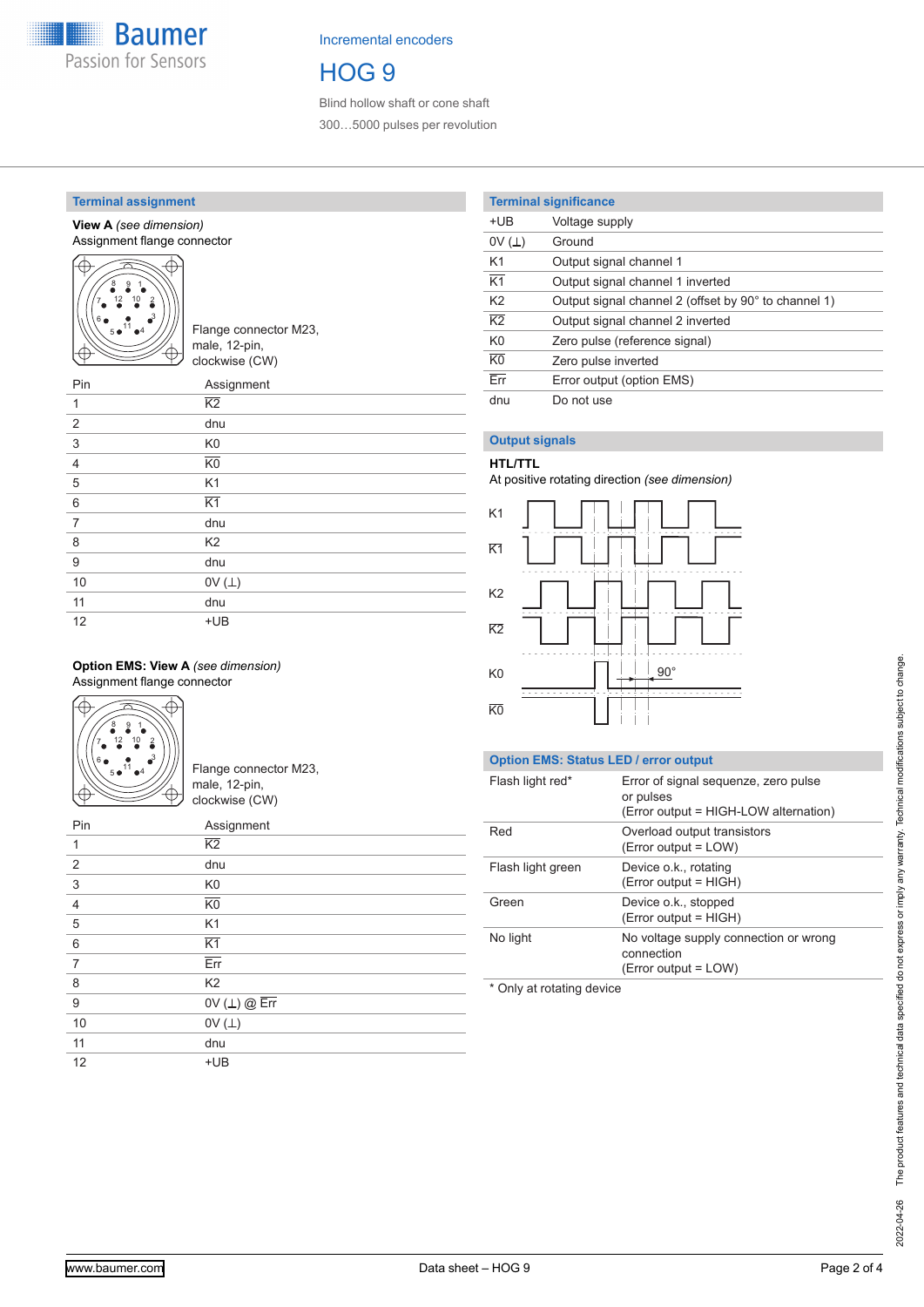

Incremental encoders

# HOG 9

Blind hollow shaft or cone shaft 300…5000 pulses per revolution



Cone shaft